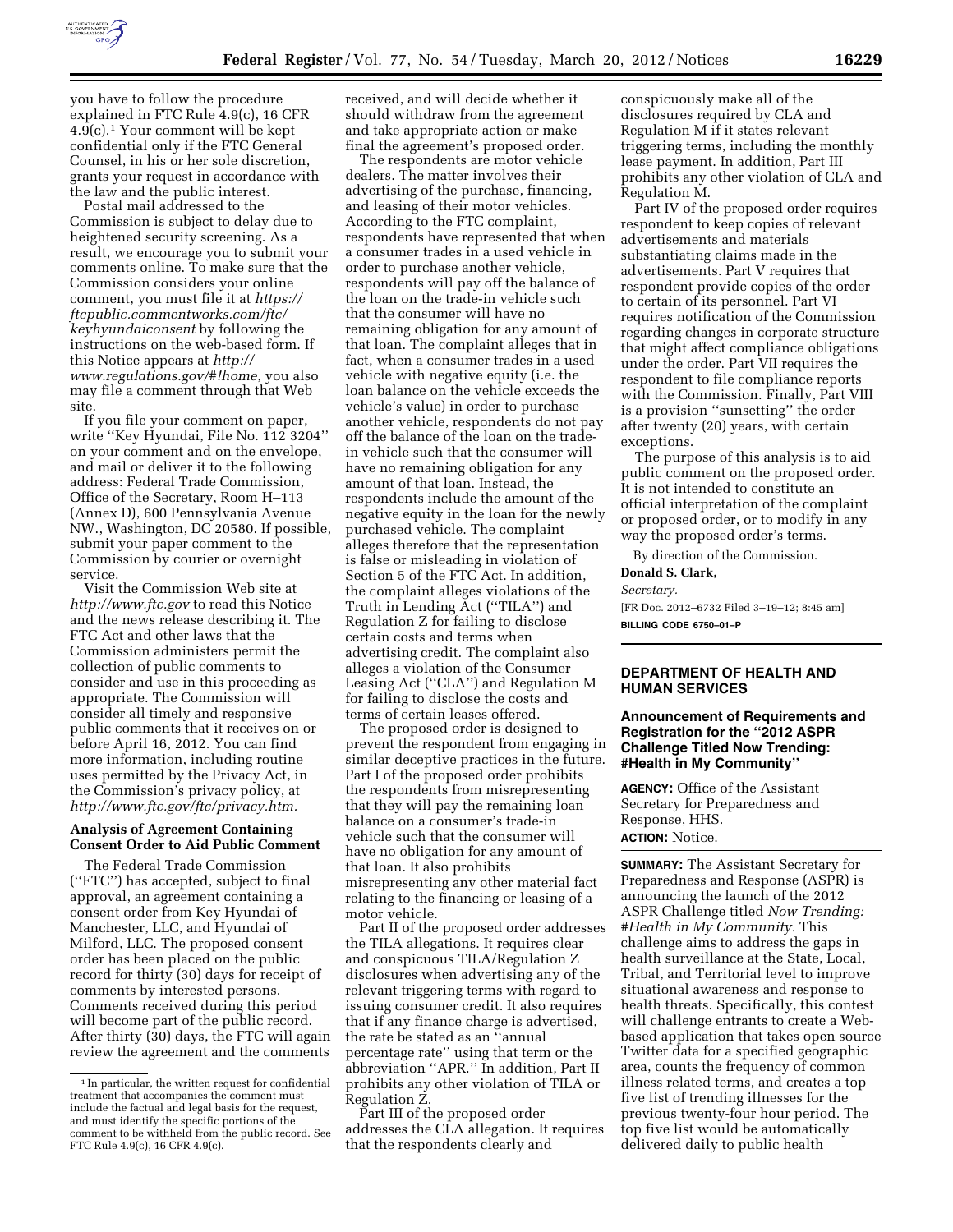practitioners at health departments via a Web-based widget. This information can then be used by the health departments in multiple ways such as building a baseline of trend data, engaging the public on trending health topics, serving as an indicator of potential health issues emerging in the population, or crossreferencing other data sources. The resulting product from this challenge will cut down on the manpower intensive task of sifting through Twitter postings for meaningful health data.

**DATES:** Important dates for this Challenge are:

*Submission Period Begins:* 03–16– 2012.

*Submission Period Ends:* 06–01–2012. *Judging Process for Finalists Begins:*  06–18–2012.

*Judging Process for Finalists Ends:*  07–31–2012.

*Winners notified:* August 2012. *Winners announced:* September 2012. *Winners Present Tools at Fusion Forum:* November 2012.

#### **FOR FURTHER INFORMATION CONTACT:**

Diana Boss, MPH, Public Health Analyst, Fusion Cell, OPEO, ASPR, HHS. *Phone:* 202–260–5189.

*Award Approval Official:* RADM Nicole Lurie, MD, MSPH., Office of the Assistant Secretary for Preparedness and Response.

#### **SUPPLEMENTARY INFORMATION:**

#### **Subject of Challenge Competition**

Entrants are asked to develop a Webbased application that can ingest open source Twitter data for a specified geographic area, count the frequency of common illness related terms based on a provided common disease term taxonomy, and produce a top five list of trending illnesses for the previous twenty-four hour period. The daily top five list would be automatically delivered daily to public health practitioners at health departments via a Web-based widget. The resulting information will then be available to health departments to use in a variety of ways including building a baseline of trend data, engaging the public on trending health topics, serving as an indicator of potential health issues emerging in the population, or crossreferencing other data sources.

# **Eligibility Rules for Participating in the Competition**

To be eligible to win a prize under this challenge, an individual or entity—

(1) Shall have registered to participate in the competition under the rules promulgated by ASPR;

(2) Shall have complied with all the requirements under this section;

(3) In the case of a private entity, shall be incorporated in and maintain a primary place of business in the United States, and in the case of an individual, whether participating singly or in a group, shall be a citizen or permanent resident of the United States;

(4) May not be a Federal entity or Federal employee acting within the scope of their employment;

(5) Shall not be an HHS employee working on their applications or submissions during assigned work hours;

(6) Shall not be an employee of the Office of the Assistant Secretary for Preparedness and Response;

(7) Federal grantees may not use Federal funds to develop COMPETES Act challenge applications unless consistent with the purpose of their grant award;

(8) Federal contractors may not use Federal funds from a contract to develop COMPETES Act challenge applications or to fund efforts in support of a COMPETES Act challenge submission.

An individual or entity shall not be deemed ineligible because the individual or entity used Federal facilities or consulted with Federal employees during a competition if the facilities and employees are made available to all individuals and entities participating in the competition on an equitable basis.

This Challenge is open to any Contestant, defined as (1) an individual or team of U.S. citizens or permanent residents of the United States who are 18 years of age and over, or (2) an entity incorporated in and maintaining a primary place of business in the United States. Foreign citizens can participate as employees of an entity that is properly incorporated in the U.S. and maintains a primary place of business in the U.S. Contestants may submit more than one entry, e.g., if they have developed more than one tool.

Any individual or team that supplies false information, enters the challenge by fraudulent means, or is otherwise determined to be in violation of the eligibility criteria or terms of the challenge shall be ineligible for any prize and shall be required to forfeit and prize obtained based on such information or means.

Eligibility for a prize award is contingent upon fulfilling all requirements set forth herein. ASPR will not select as a Winner an individual or entity that is currently on the Excluded Parties List (*https://www.epls.gov/*).

By participating in this competition, participants agree to assume any and all risks and waive claims against the Federal Government and its related

entities, except in the case of willful misconduct, for any injury, death, damage, or loss of property, revenue, or profits, whether direct, indirect, or consequential, arising from participation in this prize contest, whether the injury, death, damage, or loss arises through negligence or otherwise.

By participating in this competition, participants agree to indemnify the Federal Government against third party claims for damage arising from or related to competition activities.

Based on the subject matter of the contest, the type of work that it will possibly require, as well as an analysis of the likelihood of any claims for death, bodily injury, or property damage, or loss potentially resulting from contest participation, Contestants are not required to obtain liability insurance or demonstrate financial responsibility in order to participate in this contest.

Upon submission, each Contestant warrants that he or she is the sole author and owner of the submission; that the submission is wholly original with the Contestant (or is an improved version of an existing tool that the Contestant has sufficient rights to use); and that it does not infringe any copyright or any other rights of any third party of which Contestant is aware. Each Contestant also warrants that their submission is free of malware. Each Contestant also warrants that he or she has complied with the Twitter API Guidelines and Terms listed on the following Web site: *https://dev.twitter.com/docs.* 

By participating in this contest, each Contestant grants to ASPR an irrevocable, paid-up, royalty-free nonexclusive worldwide license to post, link to, share, and display publicly the submission on the Web, for the purpose of the Challenge, during the duration of the Challenge, and for a period of two years following announcement of the winners. Contestants with winning submissions also grant to ASPR an irrevocable, paid-up, royalty-free nonexclusive worldwide license to use winning submissions and distribute them to the public to enhance situational awareness and response to health threats for a period of two years following announcement of the winners. All Contestants will retain all other intellectual property rights in their submissions. For example, during the two-year period referenced above, contestants retain the right to utilize and modify their submissions as desired and to provide licenses (paid or un-paid) to other entities. Thereafter, the nonexclusive license will expire, and contestants could grant an exclusive license if they so desired.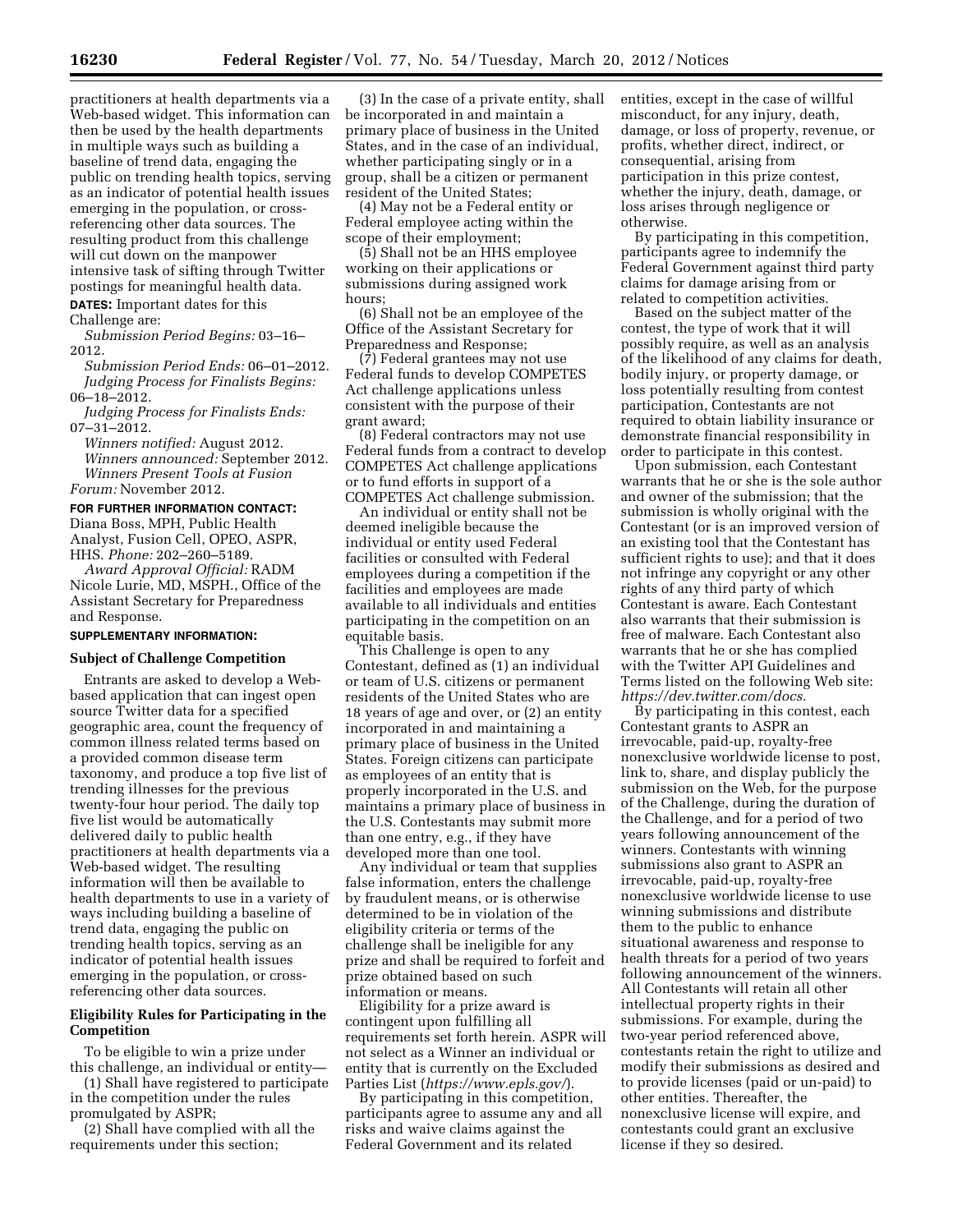# **Registration Process for Participants**

Interested persons that meet the eligibility criteria above should register at *www.nowtrendingchallenge.com.*  Registration is free and can be completed anytime during the Submission Period, 03–16–2012 to 06– 01–2012.

## **Amount of the Prize**

At the culmination of the submission period, all submitted entries will be reviewed for eligibility criteria. Those entries that are found to be eligible will be reviewed by a judging panel for determination of one grand prize submission. The grand prize submission will be awarded \$21,000.00. If a team wins the prize, the prize money will be divided evenly among all team members. The winning entry will also receive \$1,000 to apply towards travel to Washington, DC for the announcement of the winner.

### **Payment of Prize**

Prizes awarded under this competition will be paid by electronic funds transfer and may be subject to Federal income taxes. Any Federal, state, and, local taxes, and all similar fees and assessments, are the sole responsibility of the prize recipients. HHS will comply with the Internal Revenue Service withholding and reporting requirements, where applicable.

## **Basis Upon Which Winner Will Be Selected**

All submissions that satisfy eligibility criteria will be judged by an expert panel composed of ASPR staff. The expert panel may also include and/or consult with Federal employees from other HHS components and Federal agencies, State and Local public health representatives, and/or external members of the health information technology community in compliance with the requirements of the America COMPETES Act. Judges may be named after commencement of the challenge. The judging panel will make selections based upon the following criteria:

1. *Accessibility:* Each entry will be rated on its ease of accessibility. Preference will be given to applications that are easily accessible to a wide range of users, including those with disabilities, on a variety of platforms.

2. *Innovation:* Each tool must meet the basic requirements for entry in the competition. Beyond the basics, each entry will be rated to the degree of new thinking it brings to applications targeting health surveillance. Innovations that help refine the tool's output or add additional knowledge

beyond the top five trends are encouraged. These innovations may include but are not limited to: Adaptability to categories beyond diseases, reduction of noise to improve data quality, refinement of geolocation ability, etc.

3. *Usability:* Each entry will be rated on its ease of usability and interactive capabilities. Entries will be judged based on the user interface for selecting the location of interest for reporting and on the user ability to interact with output data.

4. *Potential for impact on ability to gain/maintain health situational awareness:* Each entry will be rated on the strength of its potential to help health authorities increase their knowledge of emerging health topics in their population of interest.

Submissions should include a title; a description of the submission in the form of a document (5 page maximum) or a slide presentation (10 slide maximum); a Web address for the technology; instructions on how to operate the tool; and system requirements required to run the tool. Pictures and video are optional but helpful.

#### **Additional Information**

1. *General*—Contestants must provide continuous access to their submission, a detailed description of the tool, instructions on how to install and operate the tool, and system requirements required to run the tool.

2. *Acceptable platforms*—The submission must be designed for the Web, a personal computer, a mobile handheld device, console, or any platform broadly accessible on the open Internet.

3. *Acceptable Twitter Sources*—All participants must use openly available Twitter information via one of the following Twitter API's: REST API or Streaming API

3. *Accessibility*—The tool must, to the extent practicable, be accessible to a wide range of users, including users with disabilities. It should also aim to meet objectives for Federal compliance guidelines for information technology as addressed by Section 508 of the Rehabilitation Act of 1973: *[http://](http://www.section508/gov)  [www.section508/gov.](http://www.section508/gov)* 

4. *Deadlines and Modifications*—All submissions must be available for evaluation and judging by 11:59 p.m., EDT, on 06–01–2012.

5. *Intellectual Property*—The Submission must not infringe any copyright or any other rights of any third party.

6. *No logo or endorsement*—The tool must not use any HHS or ASPR logo or

official seal in the submission and must not claim HHS or ASPR endorsement. The award of a prize in this Challenge does not constitute an endorsement of a specific product by HHS, ASPR, or the Federal Government.

7. *Functionality/Accuracy*—A Submission may be disqualified if the tool fails to function as expressed in the description provided by the user or if the tool provides inaccurate or incomplete information.

8. *Security*—Submissions must be free of malware. The Contestant agrees that HHS may conduct testing on the tool to determine whether malware or other security threats may be present. HHS may disqualify the tool if, in HHS's judgment, the tool may damage the Government's or others' equipment or operating environment.

9. *Debarment and Suspension Screening.* By submitting an entry, Contestants consent to debarment and compliance screening.

## **Compliance With Rules and Contacting Challenge Winners**

Finalists and the Challenge Winners must comply with all terms and conditions of these Official Rules and winning is contingent upon fulfilling all requirements contained herein. Awards may be subject to Federal income taxes, and the Department of Health and Human Services will comply with the Internal Revenue Service withholding and reporting requirements, where applicable. Winners will be notified by email, telephone, or mail after the date of the judging.

### **Privacy**

If contestants choose to provide ASPR with personal information by registering or filling out the submission form through the challenge Web site, that information is used to respond to contestants in matters regarding their submission; announcements of entrants, finalists, and winners of the Challenge; and in relation to promotion of the Challenge. Information is not collected for commercial marketing.

Winners are permitted to cite that they won this contest.

### **General Conditions**

ASPR reserves the right to cancel, suspend, and/or modify the Competition, or any part of it, for any reason, at ASPR's sole discretion.

Participation in this Challenge constitutes a contestant's full and unconditional agreement to abide by the Challenge's Official Rules found at *[www.Challenge.gov.](http://www.Challenge.gov)* 

**Authority:** 15 U.S.C. 3719.